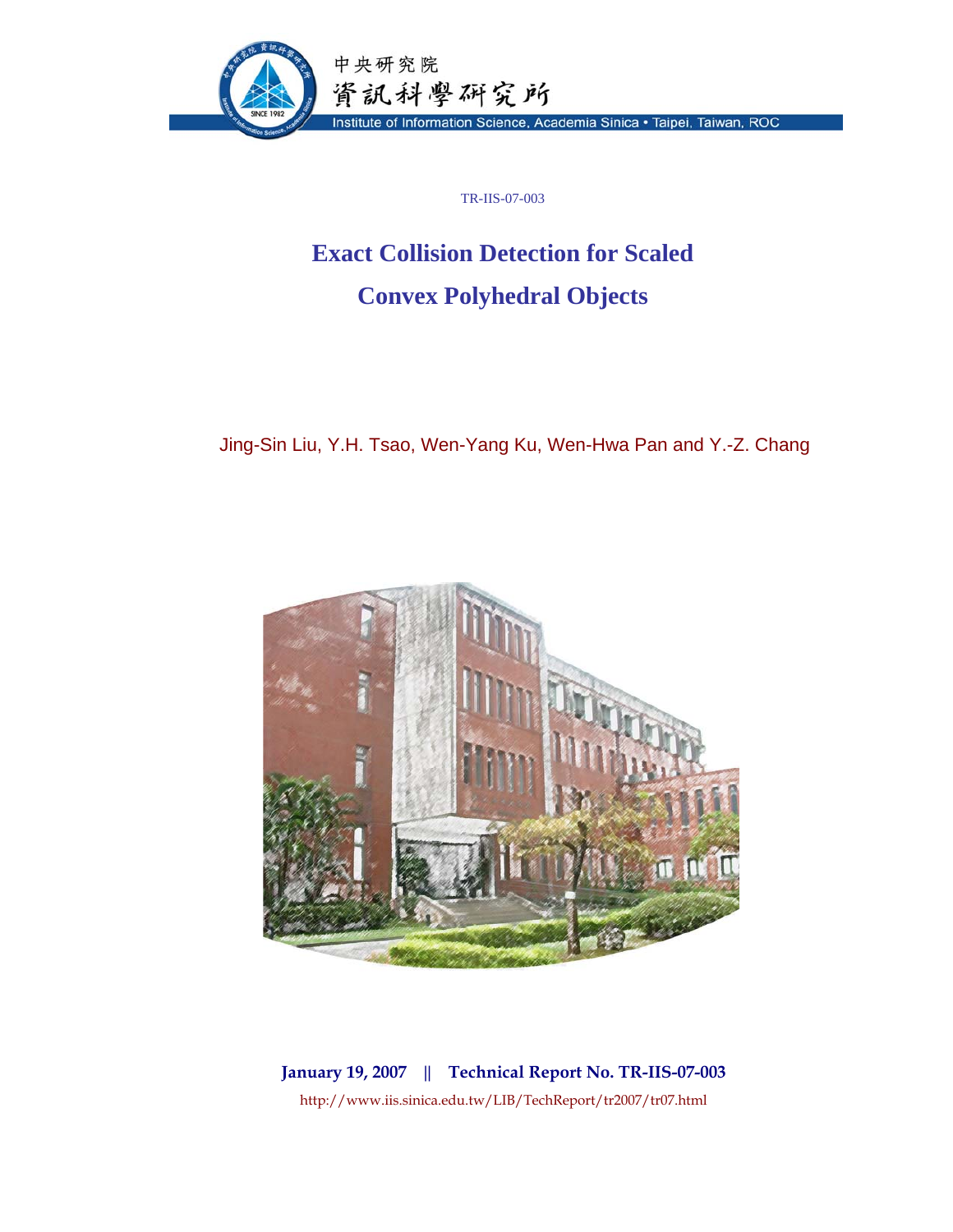# Exact Collision Detection for Scaled Convex Polyhedral Objects

Jing-Sin Liu\*, Y.H. Tsao\*\*, Wen-Yang Ku\* Wen-Hwa Pan\* and Y.-Z. Chang\*\*

Nankang, Taipei 115, Taiwan, R.O.C Tao-Yuan, Taiwan, R.O.C Tao-Yuan, Taiwan, R.O.C liu@iis.sinica.edu.tw

\*Institute of Information Science \*\*Department of Mechanical Engineering Academia Sinica Chang Gung University

*Abstract* – **This paper addresses the following collision detection problem: determine the collision status for a pair of stationary convex polyhedral objects whose allowed deformation is uniform but arbitrary scaling of vertices within given upper and lower limits. We present an exact overlap checking method based on the characterization of all contact configurations. The set of all scaling pairs that two objects contact each other externally is characterized by a decending piecewise linear curve where the switching point of this piecewise linear curve represents the scaling pair as long as the contact configuration changes feature. Then, using this piecewise linear curve, the rectangle of allowable scaling pairs is partitioned into an exact overlap and an exact non-overlap sub-regions. A corresponding decision curve for exact overlap checking is constructed from this scaling decision curve via parametric intersection points of each polyhedron with the shortest path between inner ellipsoids of deformation bounds.** 

*Index Terms* - collision detection, convex polyhedra, deformation, scaling

## **I. INTRODUCTION**

OLLISION detection [1], [5] is the process of finding the geometrical or physical contacts between the (static or moving, rigid or deformable) objects. A wealth of existing works on solving the broad and narrow phases of collision detection problems, either approximate or exact, is developed for rigid convex polyhedra and some for arbitrary polyhedra (see the survey for virtual environments or graphics [1], [2], [10], or the survey in robot motion planning [16]). A numerical approach to approximate collision detection of convex polyhedral objects based on inner ellipsoids has been developed in recent years [3], in contrast to the approach via outer ellipsoids [9],[11]. Overlap between convex polyhedra can be detected via the intersection points of convex polyhedra with the shortest path between inner ellipsoids, where tradeoff among accuracy, efficiency, memory storage and user control of these factors was demonstrated in the performed experiments. C

Recently there are increasing interests in collision detection for deformable objects (see [12] for a state of the art report in the graphics community) undergoing different types of deformation [5]-[9]. The shape and topology of the object may change during certain types of deformation which would complicate the collision detection process for deformable objects. Very few methods that perform well for collision detection of rigid objects can also be extended to be applied on objects undergoing different type of geometric or physical deformations [6]-[9]. Among the methods, bounding volumes hierarchies (BVHs) are widely applied on a variety of deformation models, either alone or combined with other methods (e.g. hash-table, sweep and prune) [12] to trade accuracy for speed. Some obvious drawbacks of BVHs updating approach are: (i)BVHs can drastically change during deformation. Only the primitives like sphere-trees whose overlap checking is easy are of practical use [6], [9]. (ii) complete rework on the bounding volumes for constantly changing shape and topology of the objects at each time step of deformation is a time-consuming process and thus usually is very slow.

 To speed-up the refitting process, partial refitting of BVHs are applied to localize "interesting regions", which are later stochastically sampled to elaborate the search for (local) closest features [12]. BVH has been applied to collision detection of convex polyhedral objects with arbitrary vertex repositioning [5]. This paper studies the exact collision detection of convex polyhedral objects undergoing scaling transformation (uniform vertex repositioning, i.e. scaling the size of the objects while shapes remain unchanged) employing the shortest path between inner ellipsoids [4]. The scaling transformation is important as an elementary operation of affine transformation [1]. The growth distance [20] is defined via identical scaling of a pair of convex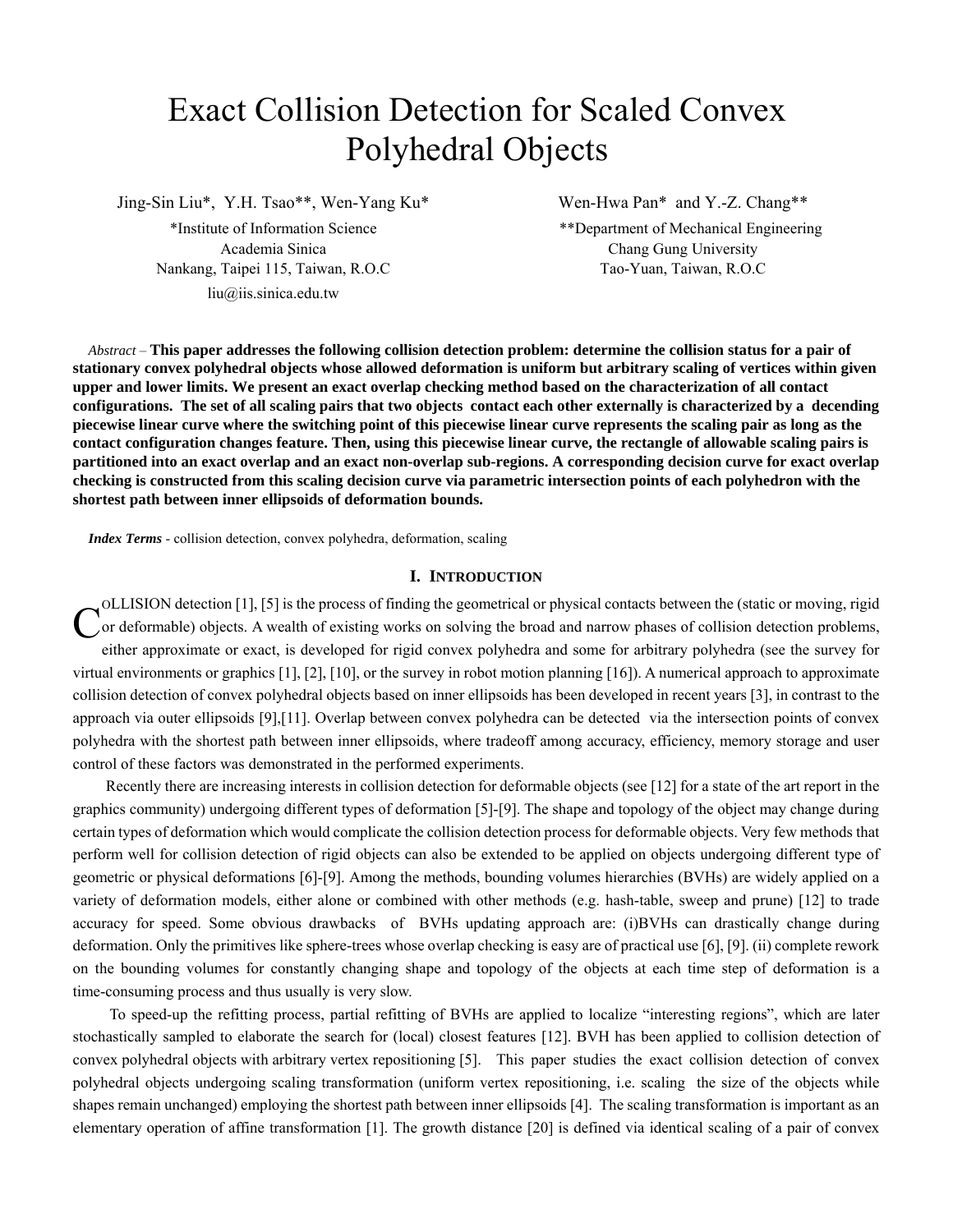polyhedra. Scaling can also be used in producing an exaggeration effect on entire motion clips or gated segments of clips of captured human motion data [24]. In general, the collision status of a pair of scaled convex polyhedral objects can be detected exactly (i.e. no collisions may occur without being detected) by repeatedly applying the method of (enhanced) GJK [1], [22] at each scaling timeframe. By contrast, this paper develops an exact collision detection for uniformly scaled convex polyhedra via reference to a decending piecewise linear decision curve characterizing the set of all contact configurations. Furthermore, in contrast with the GJK approach based on the closest points (see e.g. [1], [5]), the proposed *exact* collision detection approach is based on the decision curve constructed on the plane of parametrized *estimated* closest points in the direction of shortest path between inner ellipsoids. It has recently been found that the signed distance along a given direction (i.e. directional distance) can be used to efficiently detect the overlapping of two convex polyhedra and compute their corresponding penetration depth (PD) for overlapping pairs of objects [1], [15], [18]-[20] which is defined as the minimum translational distance over which one object needs to be displaced in order to bring two overlapping objects into touching contact [20], [1]. Usually the Minkowski sum of two polyhedra and Gauss map are employed to develop algorithms for computation of PD or its estimate, which is used to generate visually acceptable collision response of overlapping. Also, one can define other measures, for example, pseudo-distance [21] as a unified distance metric for two objects that are separating or intersecting.

The paper is organized as follows. Piecewise linear curve characterizing the set of all touching scalings of two scaled convex polyhedra is introduced in Section II. In Section III, we proceed to exact collision detection based on the piecewise linear curve characterizing all contact configuration of objects. Finally, we conclude this paper in Section IV.

## **II. Piecewise linear relationship between touching scalings**

#### *2.1. Deformation model: Uniform scaling*

For each convex polyhedron, the uniform deformation of vertex coordinates assumes that any point on the object undergoes the same fraction of stretching or compressing displacement relative to an interior point, called seedpoint  $s_i$  so that

 $\widetilde{p}_i = \rho_i p_i$ 

where  $\tilde{p}_i = (\tilde{x}_i, \tilde{y}_i, \tilde{z}_i)$  -  $s_i$  is the displacement of a point  $p_i = (x_i, y_i, z_i)$  -  $s_i$  undergoing a scaling transformation  $\rho_i$  of each polyhedral object [20]. Throughout this paper,  $(P_1(\rho_1), P_2(\rho_2))$  denotes the pair of objects after applying the scaling pair  $(\rho_1, \rho_2)$  to the object pair  $(P_1, P_2)$ . For brevity, the configuration of  $(P_1(\rho_1), P_2(\rho_2))$  is also represented uniquely and interchangably by the scaling pair ( $\rho_1$ ,  $\rho_2$ ).



Fig. 1 Two scaled convex polyhedra with inner ellipsoidal deformation bounds are in external touch.

### *2.2. Shortest path between inner ellipsoids*

Consider two undeformed convex polyhedra,  $P_1$  and  $P_2$  with known configuration. To determine the overlap status of the pair of scaled convex polyhedra  $(P_1(\rho_1), P_2(\rho_2))$  for different scaling pair  $(\rho_1, \rho_2)$ , we first construct an inner ellipsoid  $E_1^i$ ,  $E_2^i$  respectively for each object as inner deformation bounds (Fig. 1) [3]-[4]. Let the closest points between inner ellipsoids  $E_1^i$ ,  $E_2^i$  be  $v_1^i$  and  $v_2^i$ , respectively. The point at which the ray emanating from  $v_1^i$  (respectively,  $v_2^i$ ) toward  $v_2^i$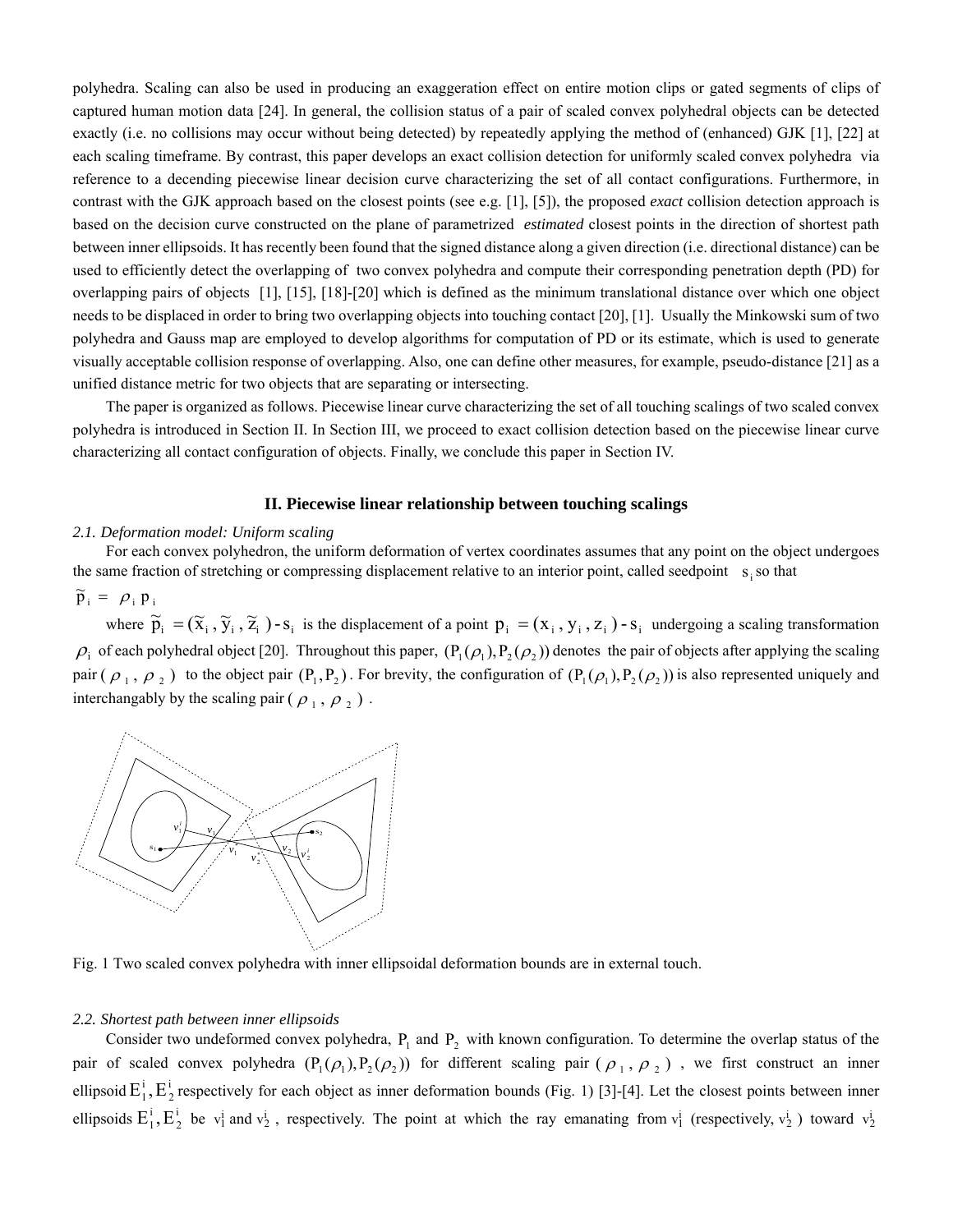(respectively,  $v_1^i$ ) intersects the boundary of  $P_1(\rho_1)$  (respectively,  $P_2(\rho_2)$ ) is denoted as  $v_1$  (respectively  $v_2$ ). The intersections are parametrized respectively as

$$
v_1(\rho_1) = v_1^i + t_1(\rho_1)(v_2^i - v_1^i), t_1 \in [0,1]
$$
  
\n
$$
v_2(\rho_2) = v_2^i - t_2(\rho_2)(v_2^i - v_1^i), t_2 \in [0,1]
$$
 (1)

*2.2.1 Touching scaling pairs* 

A pair of objects  $P_1$ ,  $P_2$  contact each other externally if

 $int(P_1) \cap int(P_2) =$  empty set

where int denotes the interior of the polyhedron. A touching scaling pair is  $(\rho_1, \rho_2)$  such that  $(P_1(\rho_1), P_2(\rho_2))$ contact externally. In addition, the intersections of shortest path along the inner ellipsoids with  $(P_1(\rho_1), P_2(\rho_2))$  assuming in contact configurations can be parametrized as (Fig. 1)

$$
v_1 = v_1^i + t_1(v_2^i - v_1^i), v_2 = v_2^i - t_2(v_2^i - v_1^i)
$$

Note that the contact configuration/scaling is unique for identically scaled convex polyhedral objects, while there are infinitely many contact configurations/scaling pairs for uniformly non-identically scaled convex polyhedral objects. A contact configuration of two convex objects is represented by the contact feature pair, whose features may change for different contact configurations. As the scaling applied to deform each convex polyhedral object is uniform but not identical, the exact overlapping conditions are more involved due to: (i) there are infinitely many contact configuration between scaled polyhedra, and (ii) the contact features may be varied for different contact configurations.

Consider a pair of stationary convex polyhedral objects at an initially underformed configuration, its configuration undergoing scaling transformation can be represented by their scaling pair. If  $(\rho_1, \rho_2)$  dominates  $(\mu_1, \mu_2)$ , i.e.  $\rho_i$  is not less than  $\mu_i$ , i=1,2, and at least one  $\rho_i$  is larger than  $\mu_i$ , the objects in configuration  $(\rho_1, \rho_2)$  are getting closer than in configuration  $(\mu_1, \mu_2)$  measured in the direction of the shortest path of inner ellipsoids, which is smaller if the objects are apart (or penetrating deeper if the objects are overlapping). Thus to detect the overlap status of a configuration represented by  $(\rho_1, \rho_2)$ , it can be approached from the characterization of all contact configurations which separate the overlap and non-overlap situations. If  $(\rho_1, \rho_2)$  dominates the contact configurations  $(\rho_1^*, \rho_2)$  or  $(\rho_1, \rho_2^*)$  as one object is fixed, then the pair of objects is overlapping; else, non-overlap is reported.

## *2.3 Characterization of the set of all touching scaling pairs*

## *2.3.1 Piecewise-linear relationship between touching scaling pairs*

A touching contact between two convex polyhedra, which has six variants (as illustrated in Fig. 6 in Appendix), can be represented by the feature pair, one feature from each object. These can be further reduced as three basic contacts expressed as face-vertex (F,V), edge-edge (E,E) or vertex-edge (V,E) contact. In any of the six contact types, the set of touching scaling pairs  $(\rho_1, \rho_2)$  respects a linear relationship (see Appendix for analytical derivations)

$$
\rho_2 = a\rho_1 + b, a < 0 \tag{2}
$$

That is, for a contact configuration  $(P_1, P_2)$ , if  $P_1$  is scaled by  $\rho_1$  then  $P_2$  should be scaled by  $\rho_2$  via (2) to maintain external contact without change in contact features. As  $(\rho_1, \rho_2)$  varies over all of the allowable ranges, denoted by  $I_1 \times I_2$ , a decending piecewise linear curve can be constructed by putting together each segment described by (2) for each contact feature, and the junction (switching point) is the scaling pair for which the contact feature changes.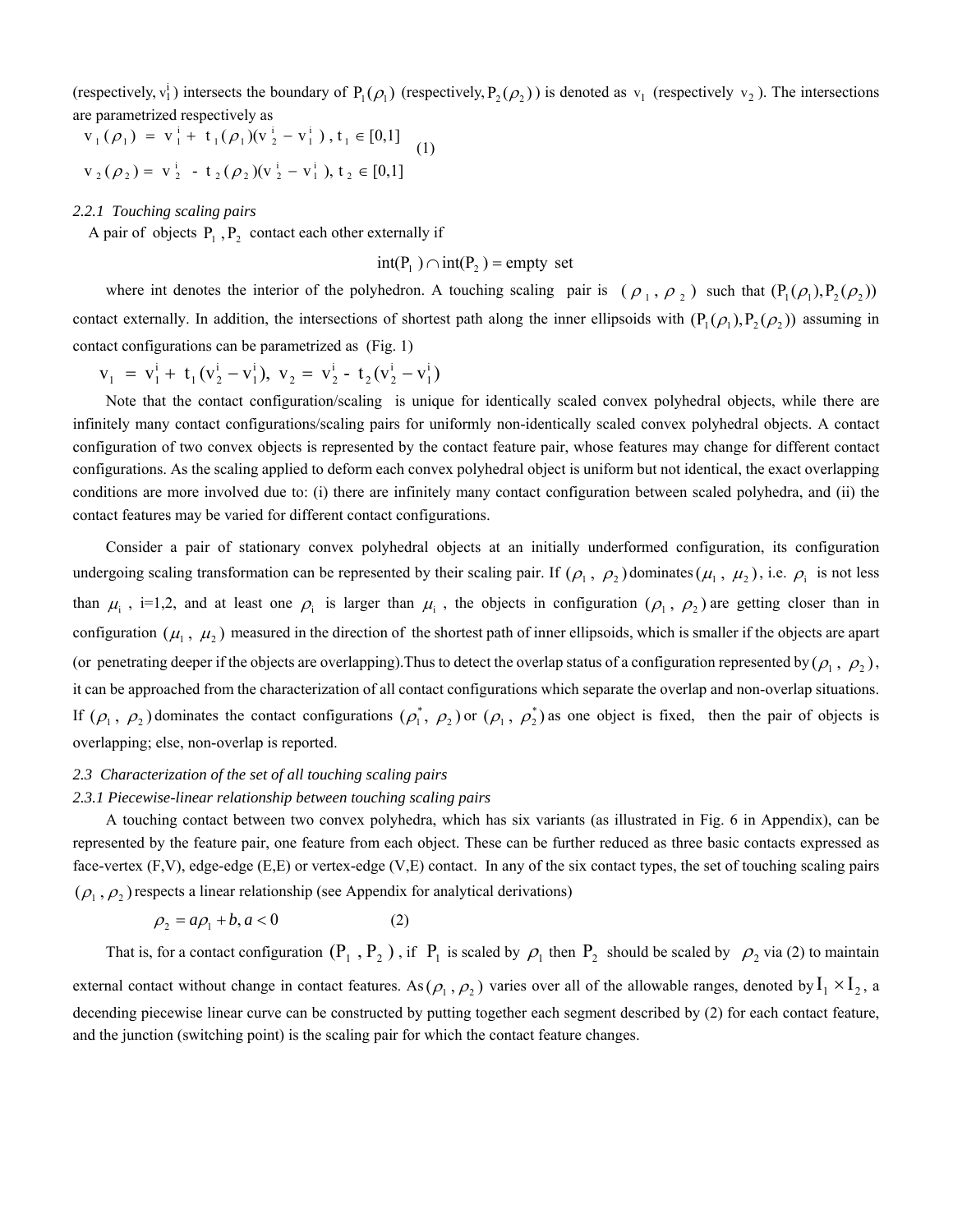Fig.2 Flowchart for computing all line segments that characterize the set of all touching scaling pairs.

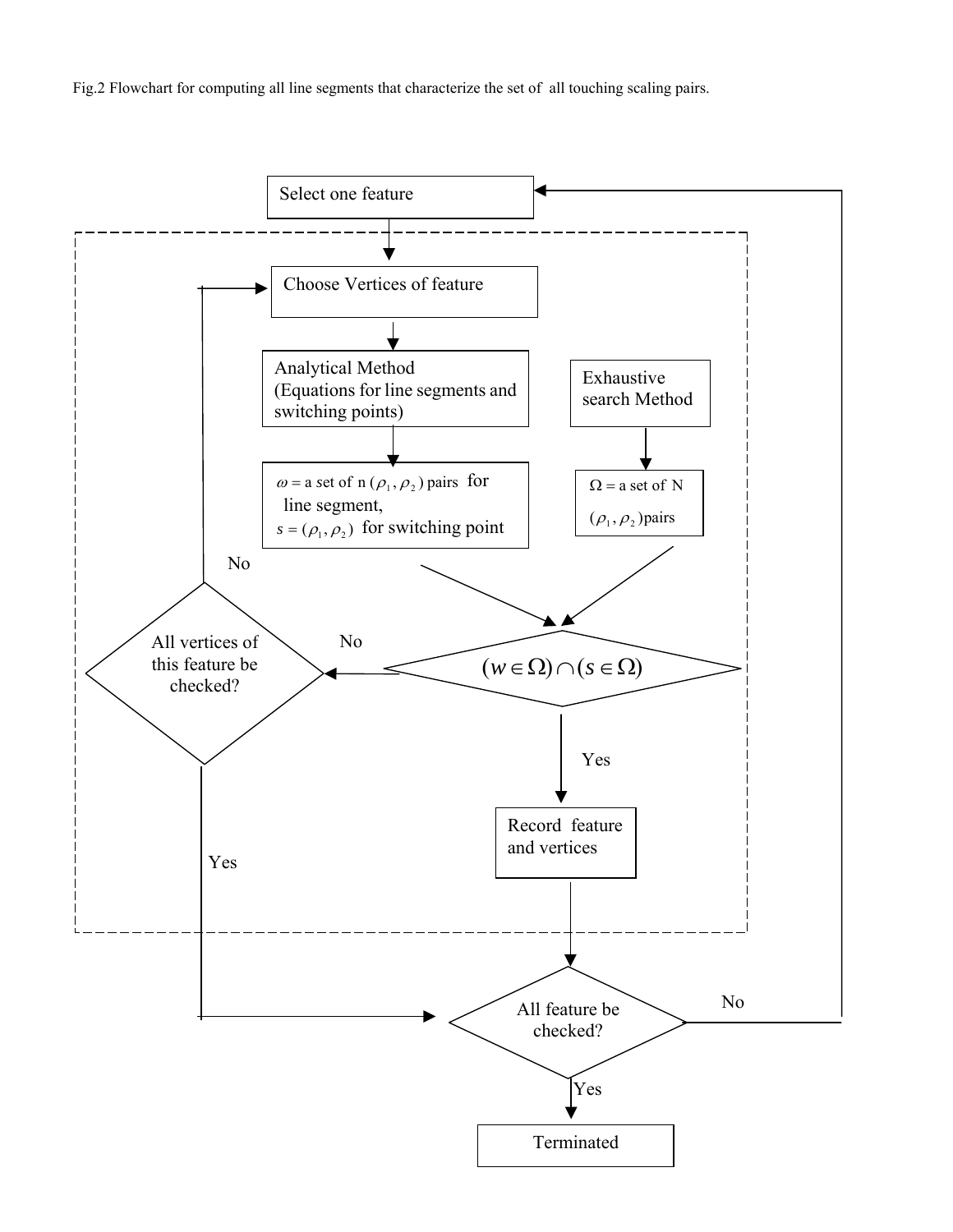#### *2.3.2 Computation of the piecewise linear curve*

Fig. 2 is a computational scheme for construction of the decending piecewise linear curve characterizing the set of all touching scaling pairs, mainly through exhaustive search of touching scaling pairs within the allowable ranges from scratch. Choosing a resolution for  $(\rho_1, \rho_2)$  amounts to discretize the rectangle  $I_1 \times I_2$  into rectangular grid, where each node represents a configuration. By exhaustive search, a sufficient number of nodes corresponding to touching scaling pairs is found for construction of the piecewise linear curve characterizing the the set of all touching scaling pairs over  $I_1 \times I_2$ . This search for contact configurations over the grid representation of the rectangle  $I_1 \times I_2$  is an expensive, lengthy process. There are two obvious drawbacks of using only exhaustive search in the construction of the decending piecewise linear curve that can introduce errors in practical applications: (i)The junction between adjacent line segments will be likely missed if the resolutions are not fine enough, and the junction is not sampled in the search process, (ii)For two adjacent line segments with nearly the same slopes, they are often not distinguishable and will be pieced together as one line segment so that contact feature change is missed at all. To overcome the drawbacks, the analytical equations derived in Appendix are invoked to aid for correct construction and reduce the computational expenses of exhaustive search.

Using the analytical equations to calculate the line segments and the junctions, if the contact features and vertices of feature are correct, the line segments from analytical equations will be the same with the results of exhaustive search, and easier to distinguish even the two line segments looks very closely because the slopes are more accurate(Fig. 3). Otherwise, the junctions will be the exact ones, don't need to consider about the resolution of sampling(Fig. 4).



Fig. 3. Black +: exhaustive search results. Blue -- and Red --: results of analytical equations. Circle : junction of analytical equations.

It's easy to distinguish the two line segments from the analytical equations results.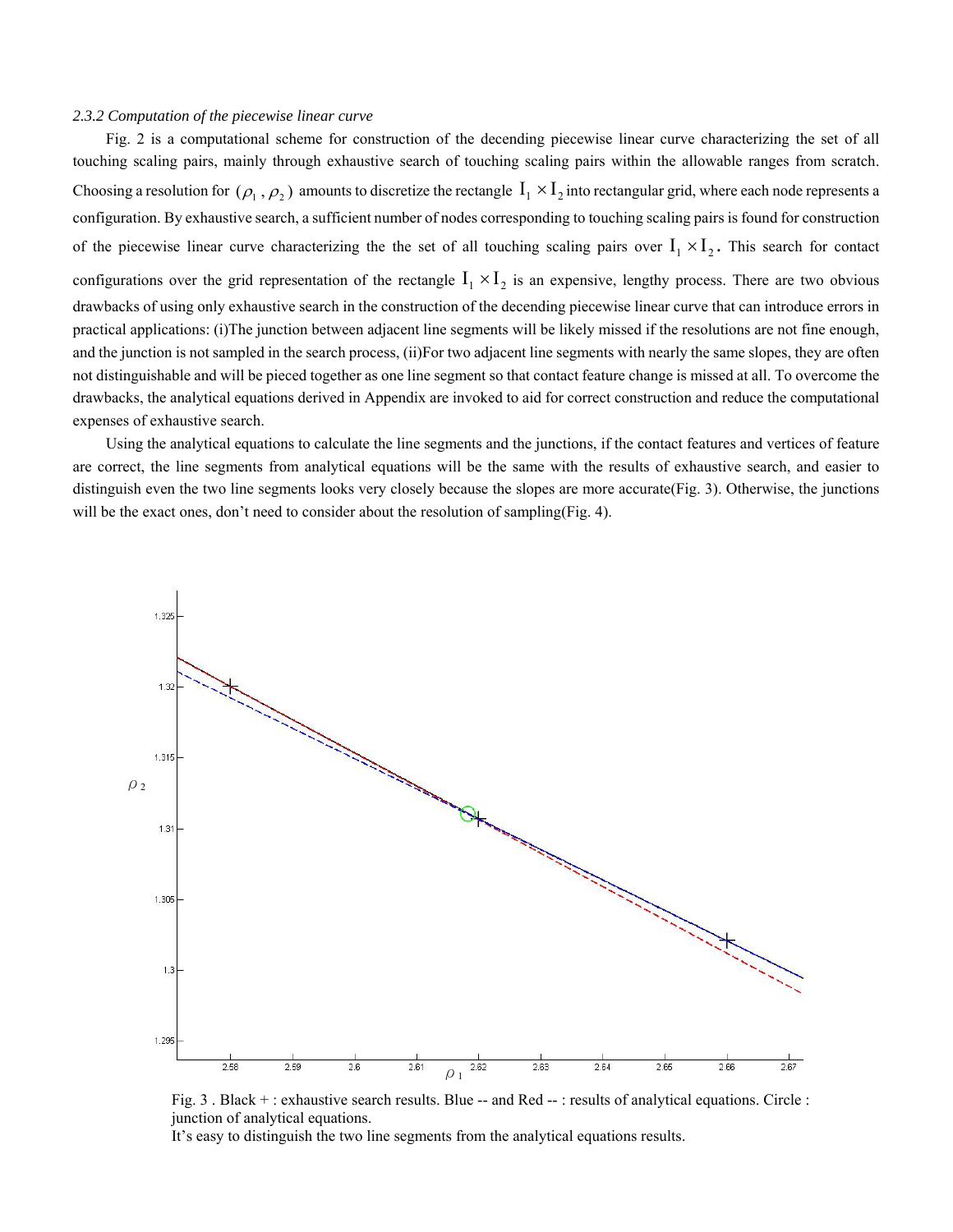

Fig. 4. Black +: exhaustive search results. Blue -- and Red --: results of analytical equations. Circle : junction of analytical equations. Exhaustive search could not find out the exact junction because the resolution of sampling is not fine enough. But using analytical equations could get the exact junction.

In particular, the intersection of this curve with the line  $\rho_2 = \rho_1$  is the growth distance [20], in the form of  $\rho^* = b / (1 - a)$ .

In addition, this linear relationship implies that the contact loci is also a decending piecewise linear curve which switches from a line segment to another line segment with flatter negative tangent as contact feature changes. The contact features  $(V,E)$ ,  $(E,F)$  are generic transitions between two consecutive contacts  $(V, F)$  and non collinear  $(E, E)$  contacts  $[22]$ .  $(V, E)$  contact very often acts as the switching point of contact feature changes. Fig.5 shows an example of contact features transition as the touching scaling pair is varied over a given range, where we observe that, as the contact features change, the linear relationship between  $\rho_1 - \rho_2$  for contact configurations is also changed.

#### **III. Exact collision detection via decision curve**

By mapping (2) from  $(\rho_1, \rho_2)$  plane to  $t_1 - t_2$  plane, a piecewise linear decision curve of  $t_1 - t_2$  is constructed for checking the collision status of scaled convex polyhedra.

3.1 Procedure for Exact collision detection

Now we summarize the procedure for checking the overlap of two scaled convex polyhedra via  $t_1, t_2$ . Given: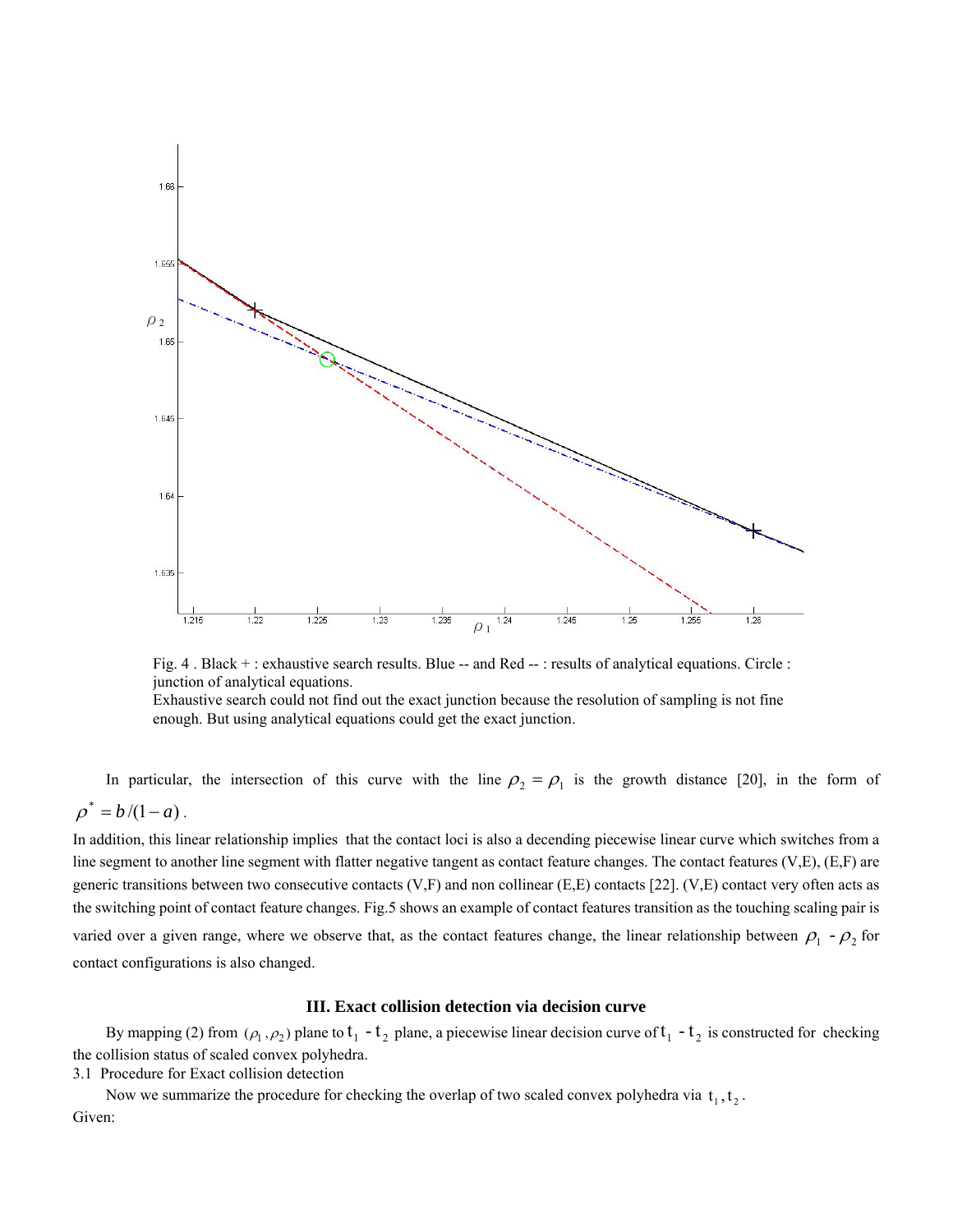(i) two scalable convex polyhedra  $P_1$ ,  $P_2$  in an initially undeformed configuration, and their allowable scaling range  $(\rho_1, \rho_2) \in I_1 \times I_2$  with respect to the seedpoints  $s_1, s_2$ .

(ii)a configuration  $P_1 (\rho_1), P_2 (\rho_2)$  to be checked for overlapping

## **Procedure:**

Step 1(construction of overlap decision curve) Determine the decending piecewise linear curve of touching scaling pairs (Flowchart Fig.2).

Step 2. (Select a direction to estimate closest points between the objects). Calculate the shortest path between inner ellipsoids. As an alternative, the shortest path can be replaced by an arbitrary line segment with endpoints well inside the scaled convex polyhedra (e.g. the seedpoints).

Step 3. Compute the corresponding piecewise linear curve in the triangle  $\{(t_1, t_2) : (t_1, t_2) \in [0,1]^2, t_1 + t_2 \le 1\}$  of parametrized estimated closest points of  $P_1 (\rho_1)$ ,  $P_2 (\rho_2)$  in the direction selected in Step 2.

<u>Step4</u>. Compute  $(t_1, t_2)$  for current configuration.

Output: Report overlap/non-overlap of  $P_1$  ( $\rho_1$ ),  $P_2$  ( $\rho_2$ ).

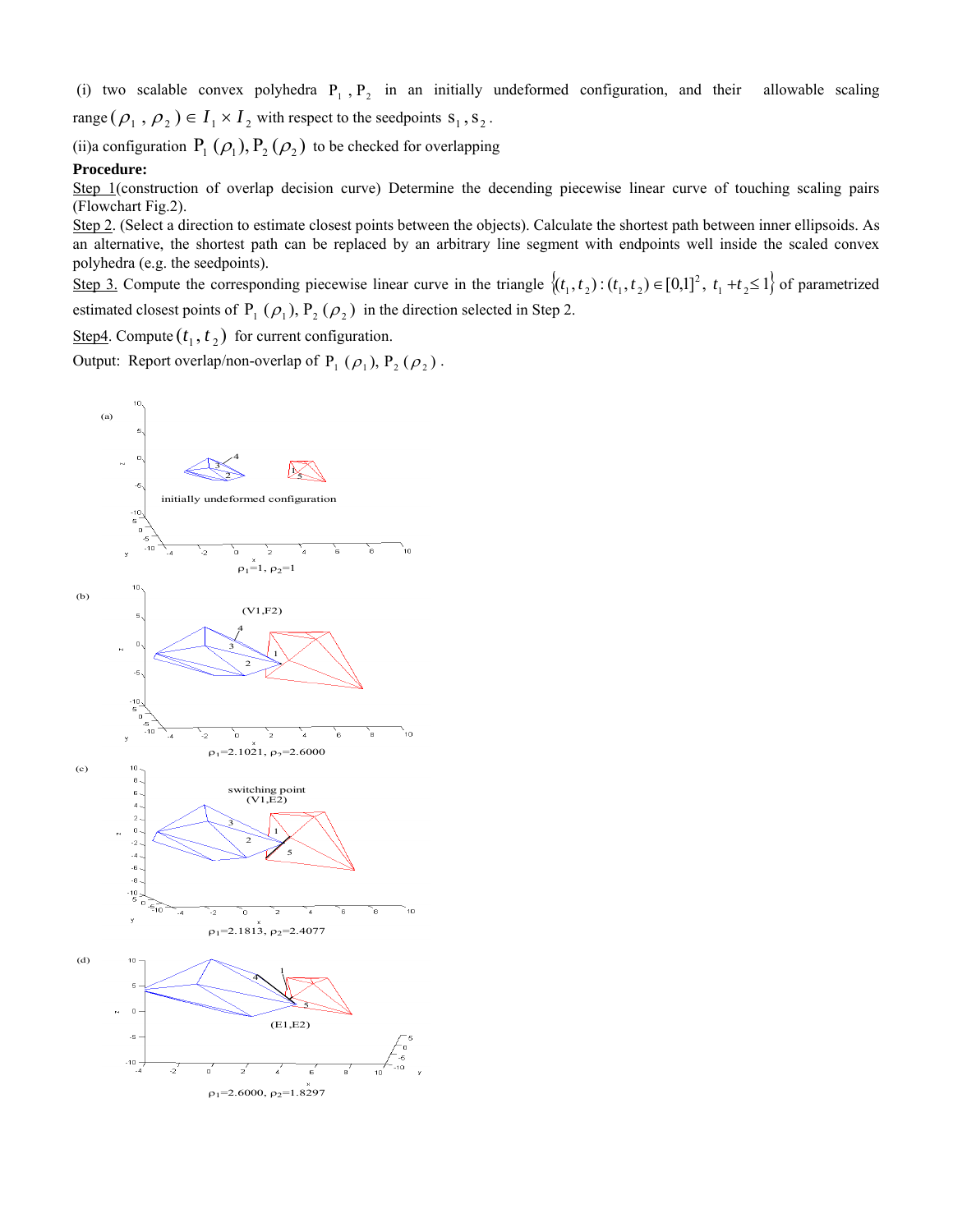Fig.5 Contact features may change as the touching scaling pairs vary. This figure shows the changes of contact feature: (from top to bottom) undeformed configuration, contact feature (V1,F2), switching feature (V1,E2), contact feature (E1,E2). The seedpoint is the centroid (i.e. arithmetic average of vertices) of each polyhedral object.



 Fig. 6 Fig.5 continued: the diagrams that quantifies the decending piecewise linear relationship of contact configurations for  $(\rho_1, \rho_2) \in [0.8, 3]^2$  and for  $t_1 - t_2$ .



Fig.7 The piecewise linear loci of contact points of Fig.5.

## *3.2 Computational issues*

For implementation, we search for the collision pair using a fast triangle intersection check [1] by triangulating the faces of each scaled polyhedral object. Except for the trivial situations that the objects are overlapping /non-overlapping over all ranges of scaling, one touching scaling  $(\rho_1^*, \rho_2^*)$  within the rectangle  $I_1 \times I_2$  of allowable scaling can be computed by a bisection search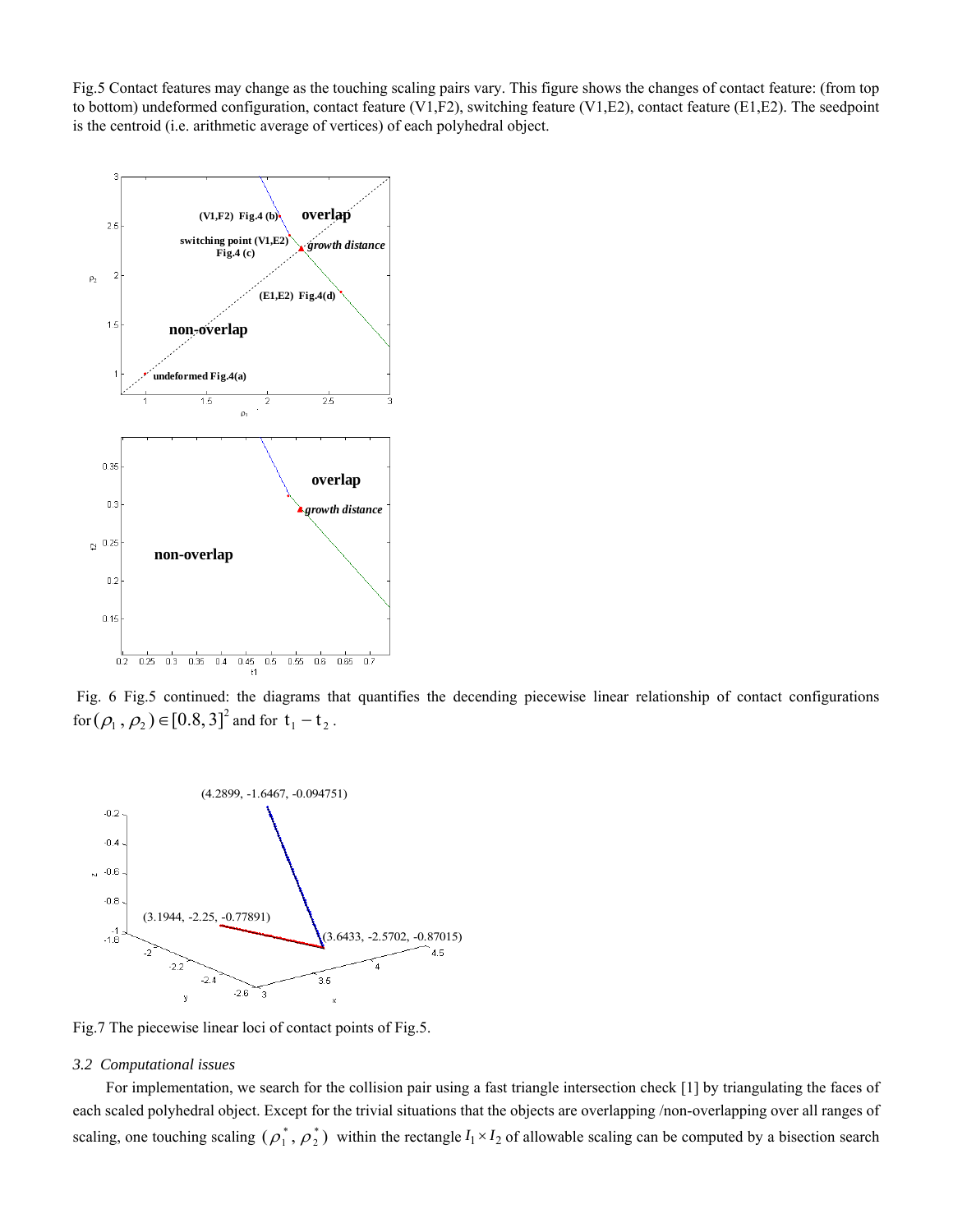between a penetration situation and a separation situation. To reduce the numerical inaccuracy due to roundoff errors, the bisection method can be run a couple of times and their average is the outcome of the bisection search. To generate the piecewise linear curve characterizing the set of all touching scalings and the loci of contact points, the procedure is given in the flowchart of Fig. 2. As an example, Fig.6 shows the piecewise linear plot of all touching scalings, growth distance and the parametrized intersection

points of  $s_1 s_2$  with scaled polyhedra for Fig.3, and the negative tangent is flatter after switching. Fig. 7 is the corresponding loci of contact points. It is easily seen that the loci of contact points of  $(V, F)$  contact is the line segment with tangent in the contact vertex deforming direction.

**Remark.** For the purpose of overlap checking, it suffices to use an arbitrary line segment with endpoints selected as interior point within *all* scaled polyhedron, instead of shortest path between inner ellipsoids. Setting

$$
v_1^i = s_1, v_2^i = s_2,
$$

and denoting

$$
v_{_1}\,{=}\,v_{_{s1}},v_{_2}\,{=}\,v_{_{s2}},t_{_1}\,{=}\,t_{_{s1}},t_{_2}\,{=}\,t_{_{s2}},
$$

which are scaled to

 $\widetilde{V}_{s1} = \rho_1 V_{s1}, \widetilde{V}_{s2} = \rho_2 V_{s2}$  where

$$
v_{s1} = t_{s1} (s_2 - s_1), v_{s2} = t_{s2} (s_1 - s_2).
$$

Then

 $\widetilde{t}_{s1} = \rho_1 t_{s1}, \widetilde{t}_{s2} = \rho_2 t_{s2}.$ 

Thus, the mapping to  $\tilde{t}_{s1}$ ,  $\tilde{t}_{s2}$  is linearly related via

$$
\widetilde{\mathfrak{t}}_{s2} = \widetilde{a}\,\widetilde{\mathfrak{t}}_{s1} + \widetilde{b}\,, \widetilde{a} = \frac{\mathfrak{t}_{s2}}{\mathfrak{t}_{s1}}a, \widetilde{b} = \mathfrak{t}_{s2}b
$$

since  $(\rho_1, \rho_2)$  are linearly related via (2). However, the use of shortest path between inner ellipsoids offers additional information: an accurate estimate of separation/penetration distance between scaled convex polyhedral objects.

## **IV CONCLUSION**

In this paper, we present an exact collision detection method for two convex polyhedral objects whose allowed deformation is uniform but arbitrary scaling of vertices within given upper and lower limits. Whether there are overlaps between scaled convex polyhedral objects is checked by reference to the decending piecewise linear curve characterizing the set of all  $(t_1, t_2)$  of contact configurations, which depends on the initial configuration of the objects. The loci of contact points for two convex polyhedra undergoing scaling transformation is a piecewise linear curve.

## **Acknowlegment**

This work was supported by National Science Council of R.O.C. under contracts NSC 94-2212-E-001-001, NSC 95-2212-E-001-001.

## **APPENDIX: Proof of (2)**

There are six contact configurations between two convex polyhedra (Fig. 8): vertex-vertex, vertex-edge, vertex-face, edge-edge, edge-face, and face-face. Some of the geometric manipulations in the following derivations could be found in [5 ]. Notations: for  $i=1,2$ 

*s*, the seed point of polyhedron i

 $\rho_i$  scaling of polyhedron i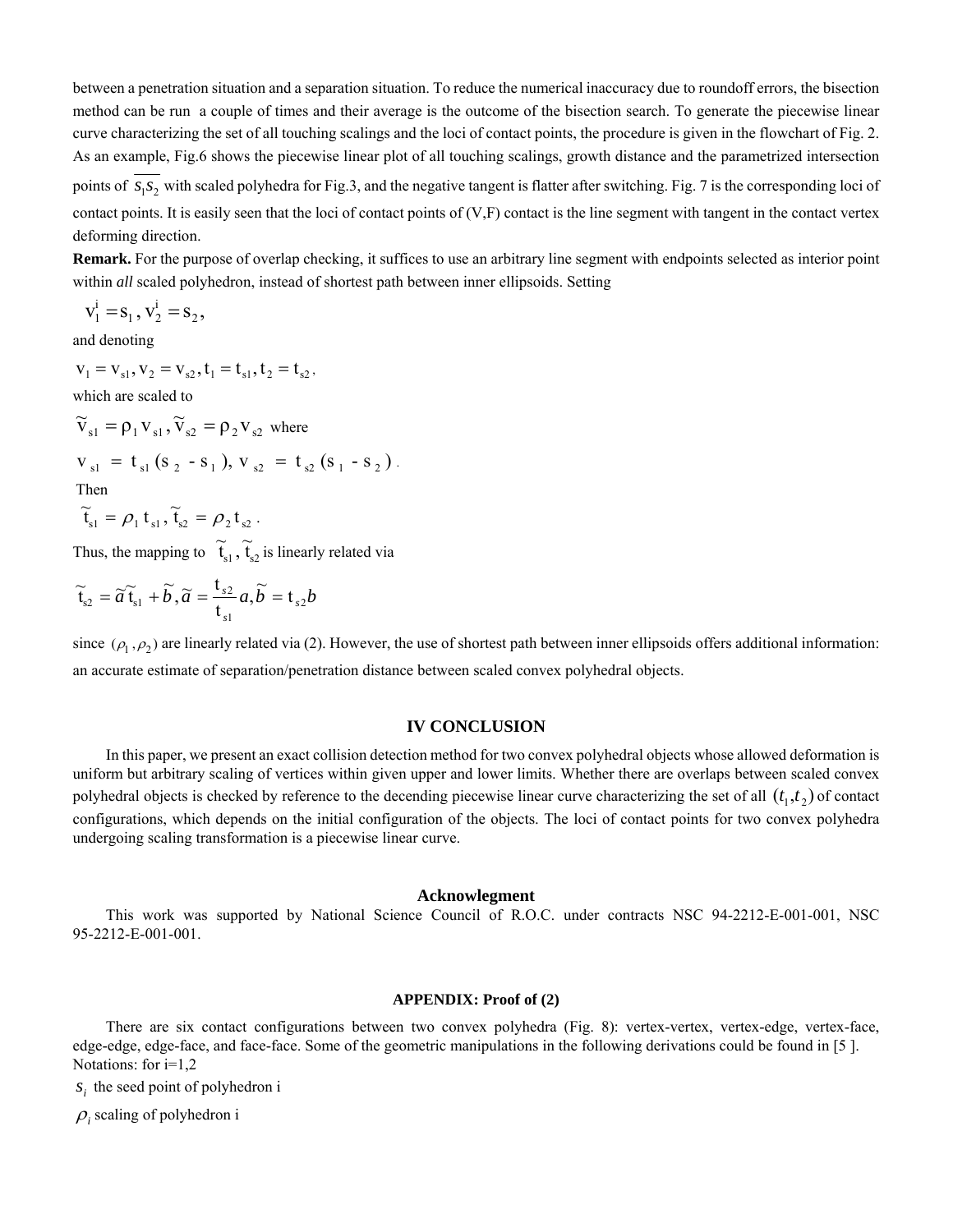$c_i$  the contact point (vertex or projective point of  $s_i$  on contact edge) of polyhedron i,

 $c_i = c_i + \rho_i \vec{d}_i$  scaled position of  $c_i$ ,

 $\vec{d}_i = c_i - s_i$  the scaling direction of polyhedron i

 $D(x, y) = ||x - y||$ , the distance between the entities x, y (a point or an edge, a face)

(i) (F,V) contact

Refer to Fig.9. Let  $a_1, a_2, a_3$  be the three vertices of the contact face  $F_1$  of polyhedron 1,  $\vec{n}_1$  be its unit outward normal. Then

 $F_1 = \vec{n}_1 \cdot (a - a_1) = n_{1x}x + n_{1y}y + n_{1z}z + d_{a1} = 0$ , and the scaled face with  $a_1$  scaled to  $a_1' = a_1 + D(F_1, F_1) \vec{n}_1$  is  $F_1^{\prime} = \vec{n}_1 \cdot (a - a_1^{\prime}) = 0$ 

 $= n_{1x}x + n_{1y}y + n_{1z}z + d_{a1} \pm D(F_1, F_1)$ 

where the " $\pm$ " sign denotes expanding or shrinking of  $F_1$ . We take the plus sign (i.e. polyhedron 1 enlarged) in the following derivation.

Note that

$$
D(F_1, F_1) = (\rho_1 - 1)D(s_1, F_1)
$$
  
\n
$$
\rho_1 = D(s_1, F_1) / D(s_1, F_1), \rho_2 = D(s_2, c_2) / D(s_2, c_2) = t | \vec{d}_2 | / D(s_2, c_2)
$$
  
\nBy substituting  $c_2$  into  $F_1$  and rearrange the equation, we get  
\n
$$
c_2' = \rho_2 (c_2 - s_2) + s_2
$$
, and  $c_2'$  on the  $F_1$  when (F,V) contact, therefore  
\n
$$
n_{1x}c_{2x}' + n_{1y}c_{2y}' + n_{1z}c_{2z}' + d_{a'1} = 0
$$
,  $c_2'$  and  $a_1'$  could be rewritten by  $\rho_1, \rho_2$   
\n
$$
\rho_2 dot(\vec{n}_1, (c_2 - s_2)) + (n_{1x}s_{2x} + n_{1y}s_{2y} + n_{1z}s_{2z}) = \rho_1 \times dot(\vec{n}_1, (a_1 - s_1)) + (n_{1x}s_{1x} + n_{1y}s_{1y} + n_{1z}s_{1z})
$$

$$
\rho_2 = \frac{\rho_1 \text{dot}(\bar{n}_1,(a_1 - s_1)) + (n_{1x}s_{1x} + n_{1y}s_{1y} + n_{1z}s_{1z}) - (n_{1x}s_{2x} + n_{1y}s_{2y} + n_{1z}s_{2z})}{\text{dot}(\bar{n}_1,(c_2 - s_2))}
$$

$$
=\frac{\rho_1 dot(\bar{n}_1,(a_1-s_1))+dot(\bar{n}_1,(s_1-s_2))}{dot(\bar{n}_1,(c_2-s_2))}
$$
\n(1)

Therefore  $\rho_1, \rho_2$  are linearly related. Furthermore, the new contact point.  $c_2 = c_2 + \rho_2 \vec{d}_2$  is obtained. The loci of contact points is a line segment with tangent  $\vec{d}_2$ .



Fig. 8.Six contact features of two convex polyhedra contact externally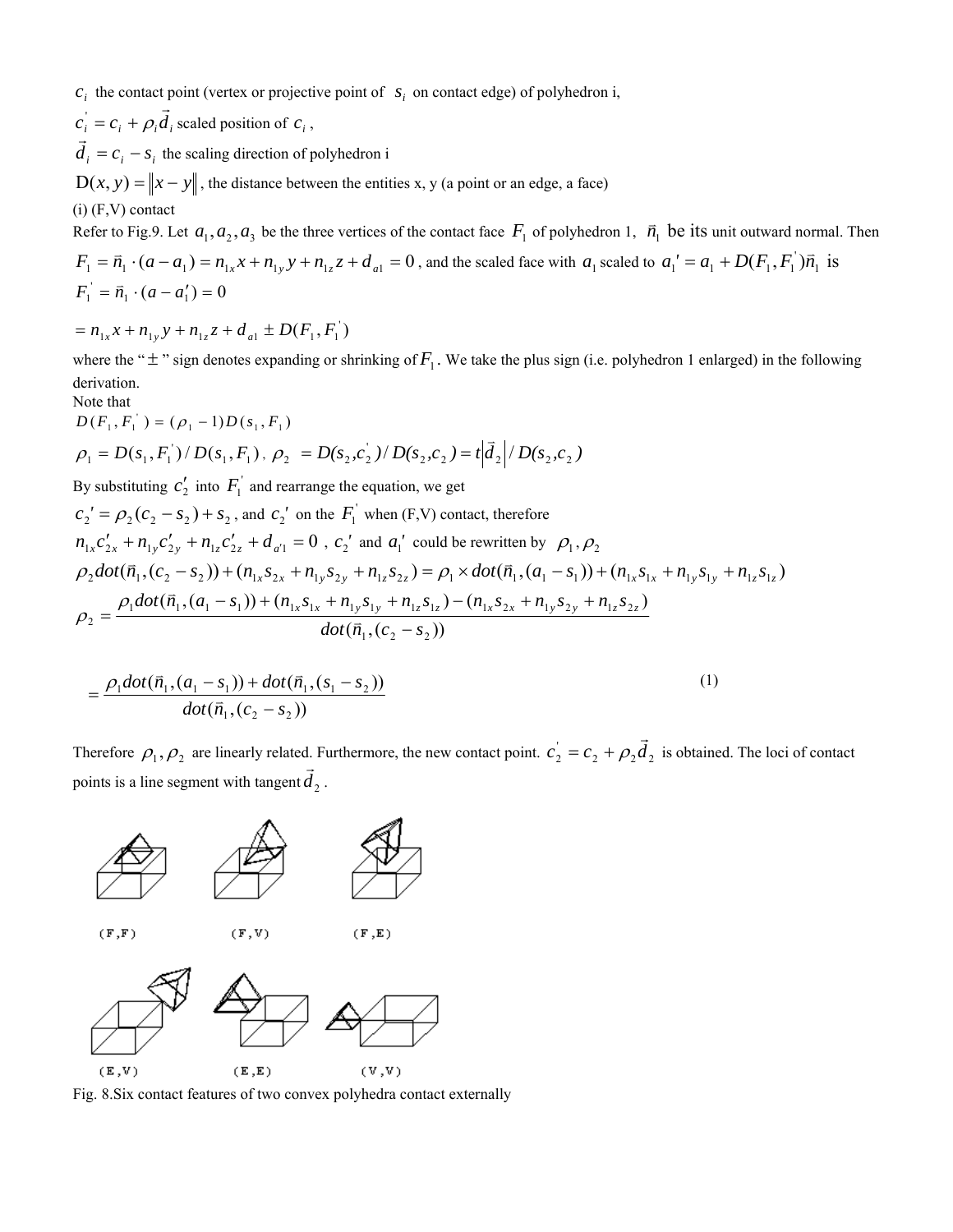

Fig. 9 (V,F) contact

(ii) (E,E) contact

Let  $v_{11}$ ,  $v_{12}$  be end vertices of edge  $L_1$ ,  $v_{21}$ ,  $v_{22}$  be the vertices of edge  $L_2$ . Then  $L_1(t) = v_{11} + t(v_{12} - v_{11}), t \in [0,1]$ 

 $L_2(s) = v_{21} + s(v_{22} - v_{21}), s \in [0,1]$ After scaling  $L'_1(t) = v'_{11} + te'_1, e'_1 = v'_{12} - v'_{11}$  $L'_{2}(s) = v'_{21} + se'_{2}, e'_{2} = v'_{22} - v'_{21}$ 

 $L'_1$ ,  $L'_2$  intersect at one point, if there exist s, t, appropriate  $\rho_2$  for given  $\rho_1$ ,  $v'_{11} + te_1 = v'_{21} + se_2$ , or

$$
\underbrace{\left[-(v_{12}-v_{11})\,v_{21}-s_2\,v_{22}-v_{21}\right]}_{A}\begin{bmatrix} t \\ \rho_2 \\ \rho_2 \end{bmatrix}
$$

 $= s_1 - s_2 + \rho_1 (v_{11} - s_1)$ If A is nonsingular, unique intersection exists, then we solve  $\det [ - (v_{12} - v_{11}), (s_1 - s_2) + \rho_1 (v_{11} - s_1), (v_{22} - v_{21}) ] =$  $\det[-(v_{12} - v_{11}), (s_1 - s_2), (v_{22} - v_{21})] + \rho_1 \det[-(v_{12} - v_{11}), (v_{11} - s_1), (v_{22} - v_{21})]$  $det[-(v_{12} - v_{11}), (v_{21} - s_2), (v_{22} - v_{21})]$  =  $det[A]$  $\begin{vmatrix} -(\nu_{12} - \nu_{11}) & s_1 - s_2 + \rho_1(\nu_{11} - \nu_{12}) & \nu_{22} - \nu_{21} \end{vmatrix}$  $[-(v_{12}-v_{11}), (v_{21}-s_2), (v_{22}-v_{21})]$  det[A]  $det[VS] + \rho_1 det[VV]$ det $\left( -\left( v_{12} - v_{11} \right) , \left( v_{21} - s_2 \right) , \left( v_{22} - v_{21} \right) \right)$ det $[ -(v_{12} - v_{11}) s_1 - s_2 + \rho_1 (v_{11} - s_1) v_{22} - v_{21} ]$  det[VS] +  $\rho_1$  $\equiv det[VS] + \rho_1 det[VV]$  $_{12}$   $\cdots$   $_{11}$   $\cdots$   $_{21}$   $\cdots$   $_{2}$   $\cdots$   $_{22}$   $\cdots$   $_{21}$  $\sigma_2 = \frac{\det[\left( \frac{V_{12}}{V_{12}} - \frac{V_{11}}{V_{11}} \right) \cdot \left( \frac{V_{21}}{V_{21}} - \frac{S_2}{V_{21}} \right) \cdot \left( \frac{V_{22}}{V_{22}} - \frac{V_{21}}{V_{21}} \right)]}{\det[A]} = \frac{\det[\left( \frac{V_{12}}{V_{21}} - \frac{V_{11}}{V_{21}} \right) \cdot \left( \frac{V_{22}}{V_{21}} - \frac{V_{21}}{V_{21}} \right)]}{\det[A]}$  $[VS] + \rho_1 \det[VV]$  $v_{12} - v_{11}$ ),  $(v_{21} - s_2)$ ,  $(v_{22} - v_1)$  $\rho_2 = \frac{\det[-(v_{12} - v_{11}) s_1 - s_2 + \rho_1(v_{11} - s_1) v_{22} - v_{21}]}{\det[-(v_{12} - v_{11}), (v_{21} - s_2), (v_{22} - v_{21})]} = \frac{\det[VS] + \rho_1(v_{11} - v_{21} - v_{21}]}{\det[-(v_{11} - v_{21}), (v_{21} - v_{21})]}$ (2)

which shows that  $\rho_1, \rho_2$  are linearly related.

If det(A)=0, and two edges  $v_{12} - v_{11}$ ,  $v_{22} - v_{21}$  are overlapping, there are an infinite of intersection points.

 $(iii)$   $(V,E)$  contact as switching point where contact features change

(a)In most cases, the contact transition from  $(F, V)$  feature to  $(E, E)$  feature and vice versa is  $(V, E)$ . In this situation,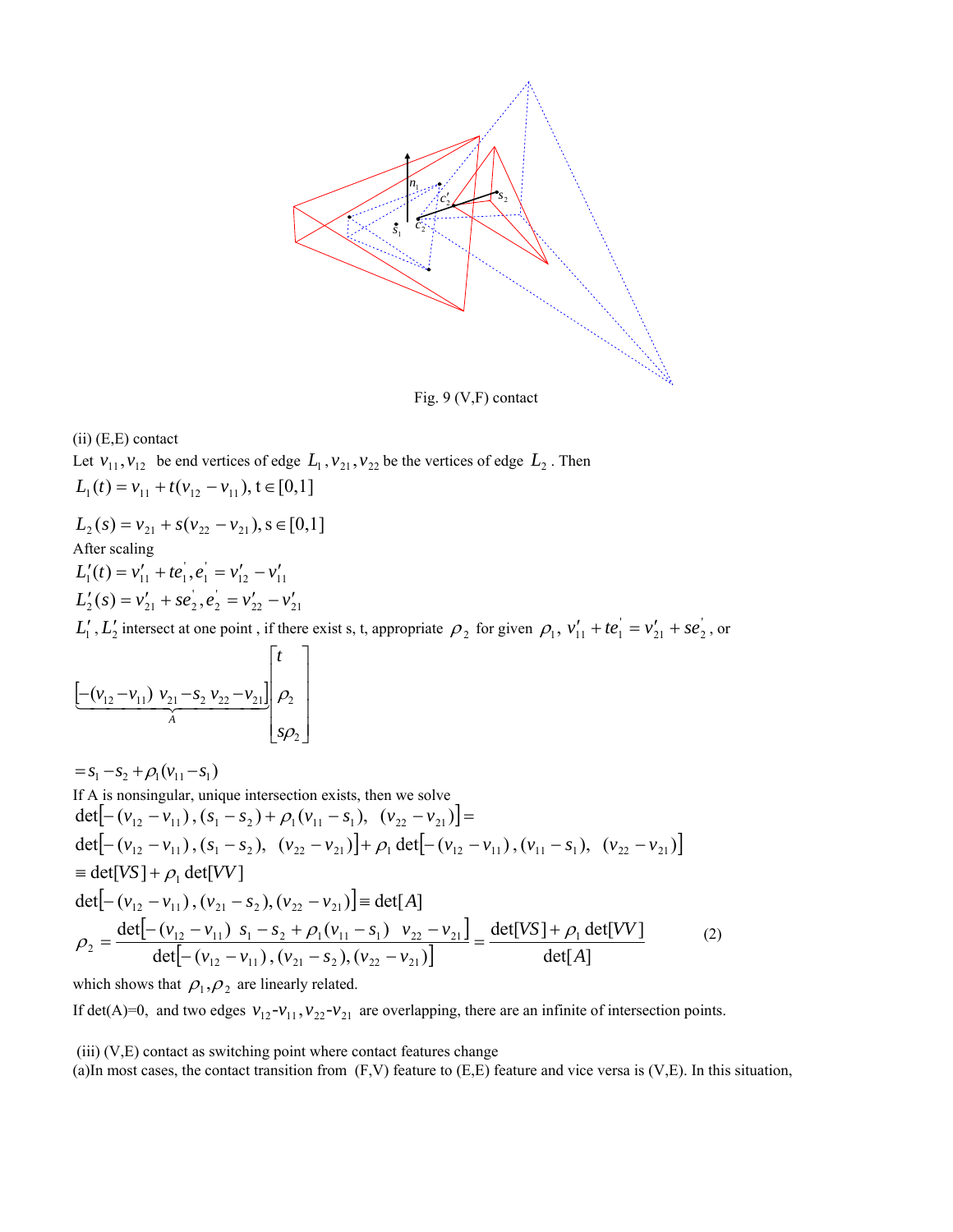$$
\begin{cases}\n\rho_2 = \frac{\rho_1 \text{dot}(\vec{n}_1, (a_1 - s_1)) + \text{dot}(\vec{n}_1, (s_1 - s_2))}{\text{dot}(\vec{n}_1, (c_2 - s_2))} \\
\rho_2 = \frac{\text{det}[-\rho_1(v_{12} - v_{11}), s_1 - s_2 + \rho_1(v_{11} - s_1), v_{22} - v_{21}]}{\text{det}[-\rho_1(v_{12} - v_{11}), v_{21} - s_2, v_{22} - v_{21}]} \\
c_2' = \rho_2(c_2 - s_2) + s_2 = v'_{11} + te'_1 = v'_{21} + se'_2 \\
= \rho_1(v_{11} - s_1) + s_1 + t\rho_1(v_{12} - v_{11}) \\
= \rho_2(v_{21} - s_2) + s_2 + s\rho_2(v_{22} - v_{21})\n\end{cases}
$$

$$
\rho_1 = \frac{dot(\vec{n}_1, (c_2 - s_2)) \det[VS] - dot(\vec{n}_1, (s_1 - s_2)) \det[A]}{dot(\vec{n}_1, (v_{11} - s_1)) \det[A] - dot(\vec{n}_1, (c_2 - s_2)) \det[VV]}
$$
\n(3)

(b)(V,E) contact can also occur as the transition between (E,E) feature and (E,E) feature As above

$$
\begin{cases}\n\rho_2 = \frac{\det[-\rho_1(v_{12} - v_{11}), s_1 - s_2 + \rho_1(v_{11} - s_1), v_{22} - v_{21}]}{\det[-\rho_1(v_{12} - v_{11}), v_{21} - s_2, v_{22} - v_{21}]} \\
\rho_2 = \frac{\det[-\rho_1(v_{12} - v_{11}), s_1 - s_2 + \rho_1(v_{11} - s_1), (v_{22} - v_{21})]}{\det[-\rho_1(v_{12} - v_{11}), (v_{21} - s_2)', (v_{22} - v_{21})]}\n\end{cases}
$$
Equating the above equations yields

$$
\Rightarrow (\det[VS] + \rho_1 \det[VV]) \times \det[A'] = (\det[VS'] + \rho_1 \det[VV']) \times \det[A]
$$
  

$$
\rho_1 = \frac{\det[VS'] \times \det[A] - \det[VS] \times \det[A']}{\det[VV] \times \det[A'] - \det[VV'] \times \det[A]}
$$
(4)

 $(c)$  (V,E) contact as transition between  $(F, V)$  feature and  $(F, V)$  feature

$$
\begin{cases}\n\rho_{2} = \frac{\rho_{1}dot(\vec{n}_{1},(a_{1}-s_{1}))+dot(\vec{n}_{1},(s_{1}-s_{2}))}{dot(\vec{n}_{1},(c_{2}-s_{2}))} \\
\rho_{2} = \frac{\rho_{1}dot(\vec{n}_{1},(a_{1}-s_{1}))+dot(\vec{n}_{1},(s_{1}-s_{2}))}{dot(\vec{n}_{1},(c_{2}-s_{2}))} \\
\rho_{1} = \frac{-dot(\vec{n}_{1},(s_{1}-s_{2}))dot(\vec{n}_{1},(c_{2}-s_{2})) +dot(\vec{n}_{1},(s_{1}-s_{2}))dot(\vec{n}_{1},(c_{2}-s_{2}))}{dot(\vec{n}_{1},(a_{1}-s_{1}))dot(\vec{n}_{1},(c_{2}-s_{2})) -dot(\vec{n}_{1},(a_{1}-s_{1}))dot(\vec{n}_{1},(c_{2}-s_{2}))}\n\end{cases} (5)
$$

(iv) (E,F) contact

Two situations occur in this case. One is that at least one vertex of contact edge is in the contact face. This situation can be reduced to (V,F) case by setting  $p_2$  as the contact vertex. The other situation is that the two vertices of contact edge are outside the contact face. However, it does not influence the computation and linearity of  $\rho_1, \rho_2$ . We only need to check whether the edge is still tangent to the face or not.

# (v) (F,F) contact

Note that (F, F) contact occurs only when the pair of closest features are two parallel faces. This case can be reduced to (V,F) case by the following setting. Let  $p_2$ , the projective point of  $s_2$  onto the contact face of polyhedron 1, be the contact vertex and the unit normal  $\vec{n}_1$  of the contact face of polyhedron 1 be the deforming direction of polyhedron 2. This might cause the deformed point  $p_2$  no longer located at  $F_1$ , but it does not influence the computation and linearity of  $\rho_1, \rho_2$ . We only need to check whether the two faces are still tangent to each other or not.

## (vi) (V,V) contact